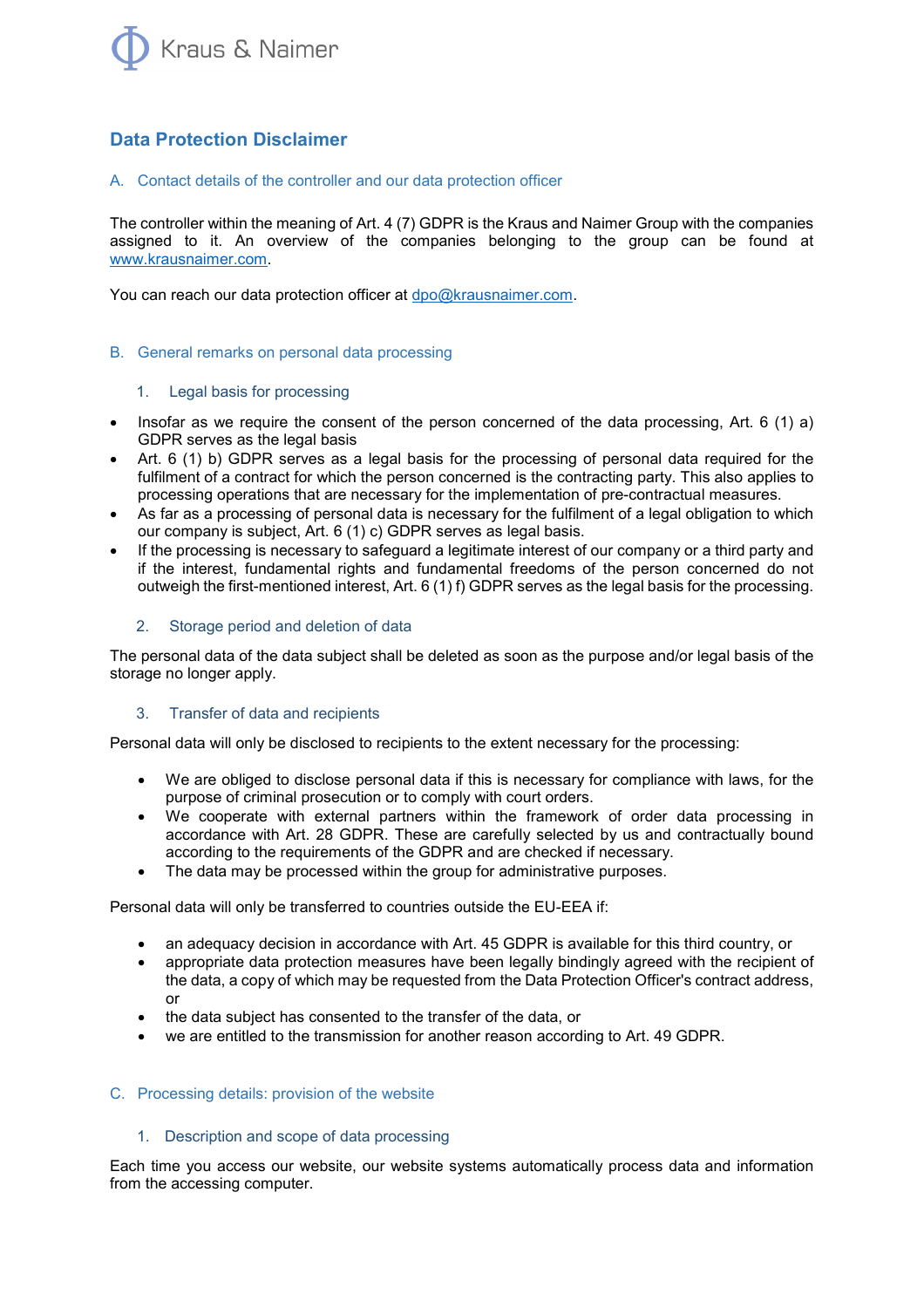

The following data is essentially collected:

- Information about the browser type and the version used,
- the operating system of the user,
- the Internet service provider of the user,
- the IP address of the user,
- date and time of access,
- websites from which the user's system accesses our website,
- web pages that are accessed by the user's system via our website.

These data are not stored together with other personal data of the user.

# 2. Legal basis and purpose of processing

Legal basis for the storage of the data and the log files is our justified interest according to Art. 6 (1) f) GDPR.

Temporary storage of the IP address by the system is necessary to enable the website to be displayed to the user. For this purpose, for example, the IP address of the user must be processed for the duration of the session.

The processing also takes place in order to ensure the functionality of the website. The data is also used to optimize the website and to ensure the security of our information technology systems.

# 3. Storage period

Data relating to the provision of the website will be deleted after the end of the visit to our website. If the data is stored in log files, this is the case after ten days at the latest.

According to Art. 11 GDPR, further storage is possible after anonymization. In this case, the IP addresses of the users are alienated in such a way that an assignment of the calling client is no longer possible.

# 4. Possibilities to object

The collection of data for the provision of the website and the storage of data in log files is mandatory for the operation of the website.

Consequently, there is no possibility for the user to object.

# D. Processing details: use of cookies and plugins

# 1. Description and scope of processing

Our website uses cookies. Cookies are text files that are stored in the Internet browser or by the Internet browser on the user's computer system. When a user visits a website, a cookie can be stored on the user's operating system. This cookie contains a characteristic string of characters that enables the browser to be uniquely identified when the website is called up again.

A detailed explanation of cookies and how they work can be found on the "all about cookies" website at:<http://www.allaboutcookies.org/>

We use cookies to make our website more user-friendly. Some elements of our website require that the calling browser can be identified even after a page change. The following data is stored and transmitted in the cookies:

- language settings
- log-in information

We also use the following types of cookies and similar technologies on our website, which enable us to analyse the surfing behaviour of users: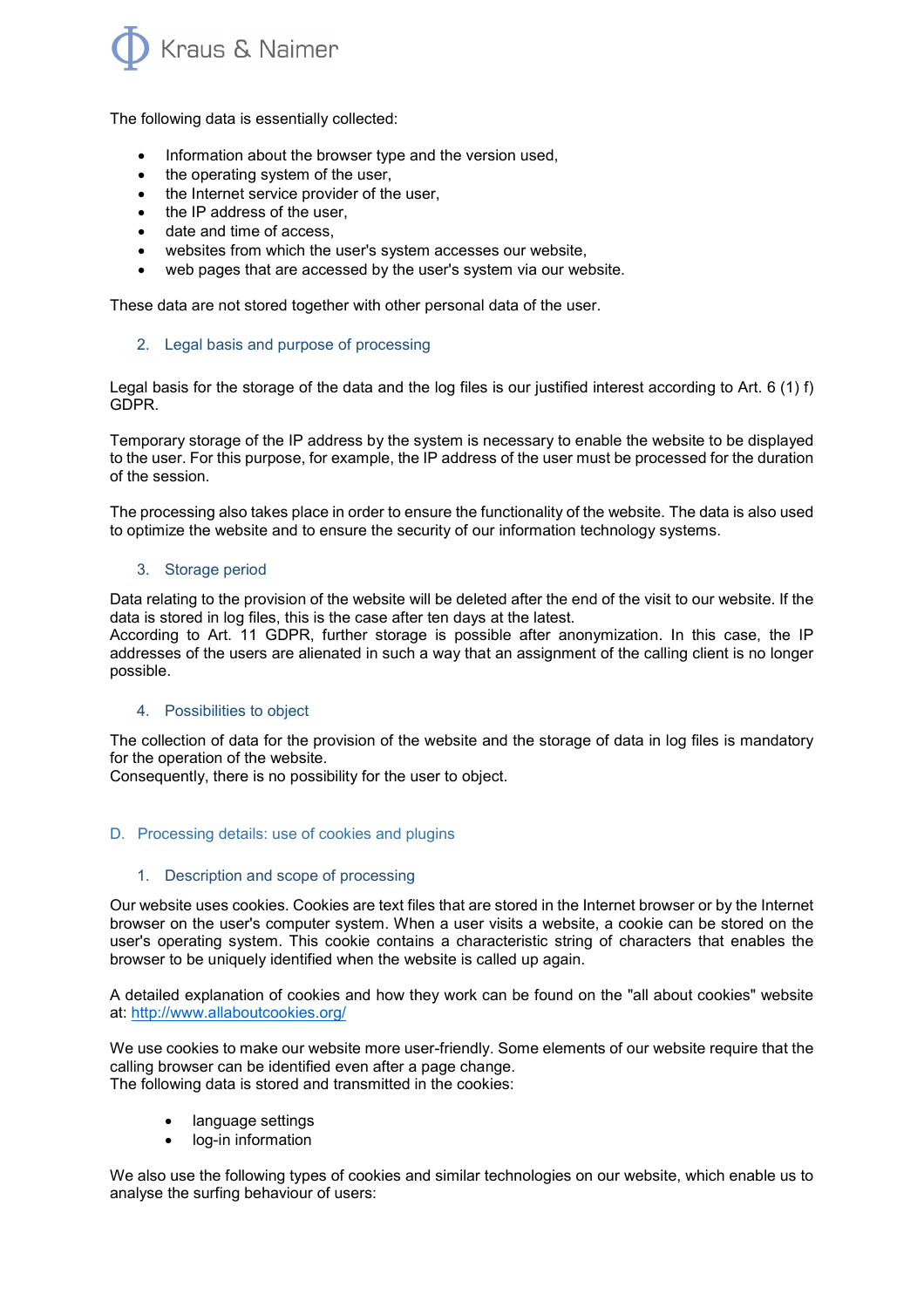

• Google Analytics; Detailed information on the terms of use and privacy policy of Google Analytics can be found at:<http://www.google.com/analytics/terms/gb.html>

The user data collected in this way is anonymized by technical precautions. It is therefore no longer possible to assign the data to the calling user. The data are not stored together with other personal data of the user.

Furthermore, plugins of the following social networks are integrated on our website:

- Youtube; Detailed information to the terms of use as well as the data security explanation of Youtube receive you under:<https://policies.google.com/privacy?hl=en>
- LinkedIn; For detailed information on LinkedIn's terms of use and privacy policy, please visit: <https://www.linkedin.com/legal/privacy-policy>
- Facebook; Detailed information on the terms of use and privacy policy of Facebook can be found at:<https://www.facebook.com/privacy/explanation>
- Instagram; For detailed information on Instagram's terms of use and privacy policy, please visit: <https://help.instagram.com/519522125107875>
- Xing; Detailed information on the Terms of Use and Xing's Privacy Policy can be found at: <https://privacy.xing.com/en/privacy-policy>

If the user activates the plugin while logged in to the social network account, the content of our website can be linked to the respective profile, thus enabling the social network to assign the visit to our website to the user account of the person concerned.

We expressly point out that we are not aware of the content of the transmitted data, as well as their use by the social network.

When calling up our website, users are informed by an information banner about the use of cookies for analysis purposes and referred to this data protection declaration. In this context, there is also an indication as to how the storage of cookies in the browser settings can be prevented.

# 2. Legal basis and scope of processing

The legal basis for the processing of personal data using technically necessary cookies and for the processing of personal data using cookies for analysis purposes is a legitimate interest of our company pursuant to Art. 6 (1) f) GDPR.

The legal basis for the processing of personal data using cookies for analysis purposes and plugins is Art. 6 (1) a) GDPR if the user has given his consent.

# 3. Storage period

Cookies are stored on the user's computer and transmitted to our site by the user. Therefore, you as a user have full control over the use of cookies. You can deactivate or restrict the transmission of cookies by changing the settings in your Internet browser. Cookies that have already been saved can be deleted at any time. This can also be done automatically.

The transmission of Flash cookies cannot be prevented via the browser settings, but by changing the settings of the Flash Player.

# 4. Possibilities to object

The use of cookies can be prevented by the affected user himself at any time.

# E. Processing details: Newsletter

# 1. Description and scope of processing

You can subscribe to a free newsletter on our website. When registering for the newsletter, the data from the input mask will be transmitted to us. These are essentially your contact details.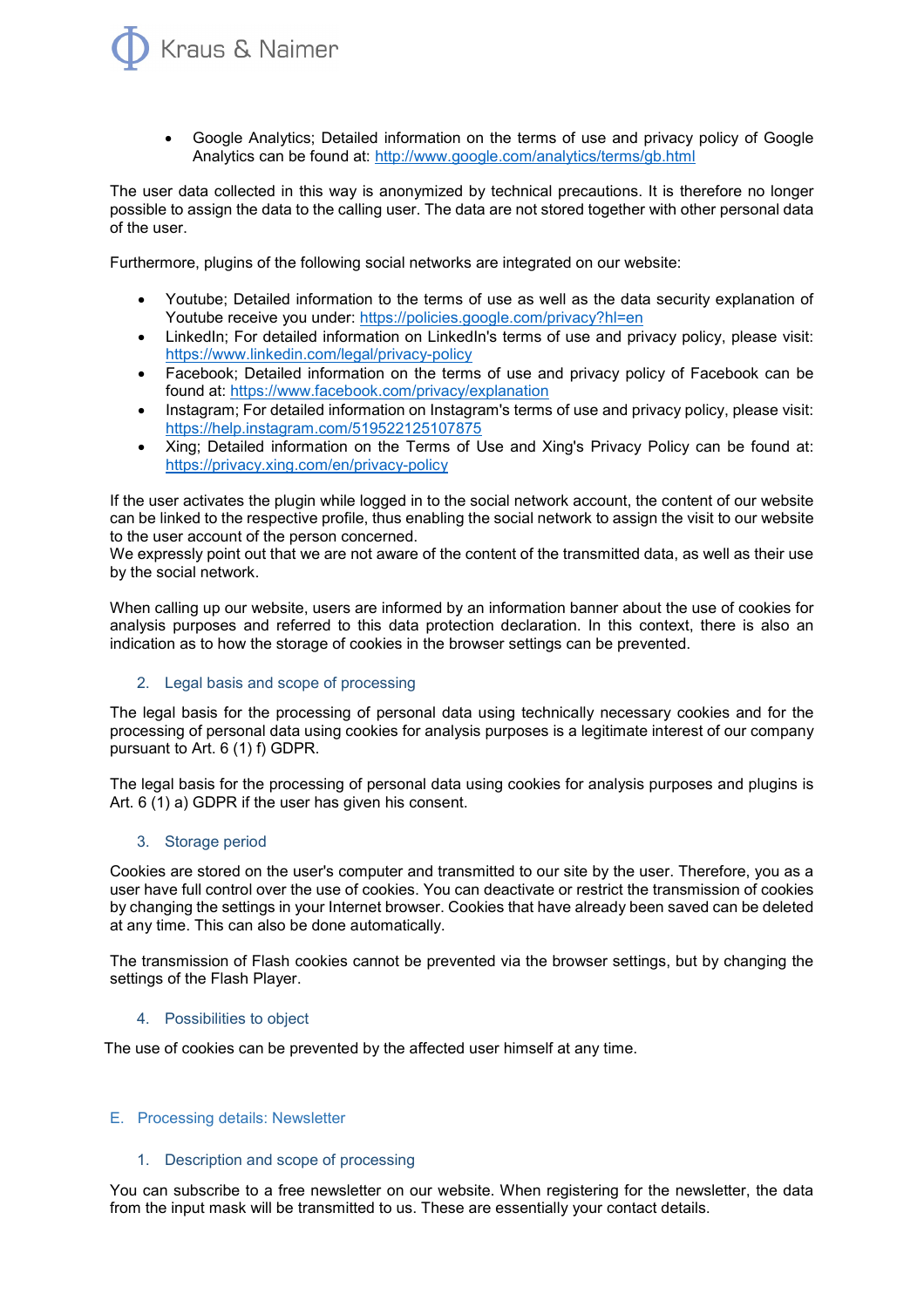

In addition, the following data is collected during registration:

- IP address of the calling computer
- date and time of registration

Your consent will be obtained for the processing of your data during the registration process and reference will be made to this data protection declaration.

If the user purchases goods or services on our website and deposits his e-mail address, this can subsequently be used by us to send a newsletter.

#### 2. Legal basis and scope of processing

Legal basis for the processing of the data after registration to the newsletter by the user is with presence of a consent of the user Art. 6 (1) a) GDPR.

Legal basis for the dispatch of the newsletter as a result of the sale of goods or services is a legitimate interest of our company according to Art. 6 (1) f) GDPR.

The collection of the personal data of the user serves to deliver the newsletter and to inform existing customers about innovations and information of the responsible person.

### 3. Storage period

The data will be deleted as soon as they are no longer necessary to achieve the purpose for which they were collected. The user's e-mail address will therefore be processed for sending the newsletter until the user objects to the processing or withdraws his consent.

#### 4. Possibilities to object

The subscription of the newsletter can be cancelled by the affected user at any time. For this purpose, each newsletter contains a corresponding note. You can also contact the data protection officer at any time.

#### F. Processing details: registration and use of the eSwitch

#### 1. Description and scope of processing

On our website, we offer users the opportunity to register by providing personal data in order to use the function of the eSwitch. The data is entered into an input mask and transmitted to us and stored.

These are essentially the contact data and the access data according to the input mask as well as the IP address of the user and the date and time of registration.

#### 2. Legal basis and scope of processing

The legal basis for the processing of the data is Art. 6 (1) a) GDPR if the user has given his consent.

If the registration serves the fulfilment of a contract or the execution of pre-contractual measures, then the legal basis for the processing of the data is Art. 6 (1) b) GDPR.

The user must register in order to use the eSwitch on our website.

#### 3. Storage period

The data will be deleted as soon as they are no longer necessary for achieving the purpose.

For the data collected during the registration process for the fulfilment of a contract or for the implementation of pre-contractual measures, this is the case when there is no longer any legality for the storage.